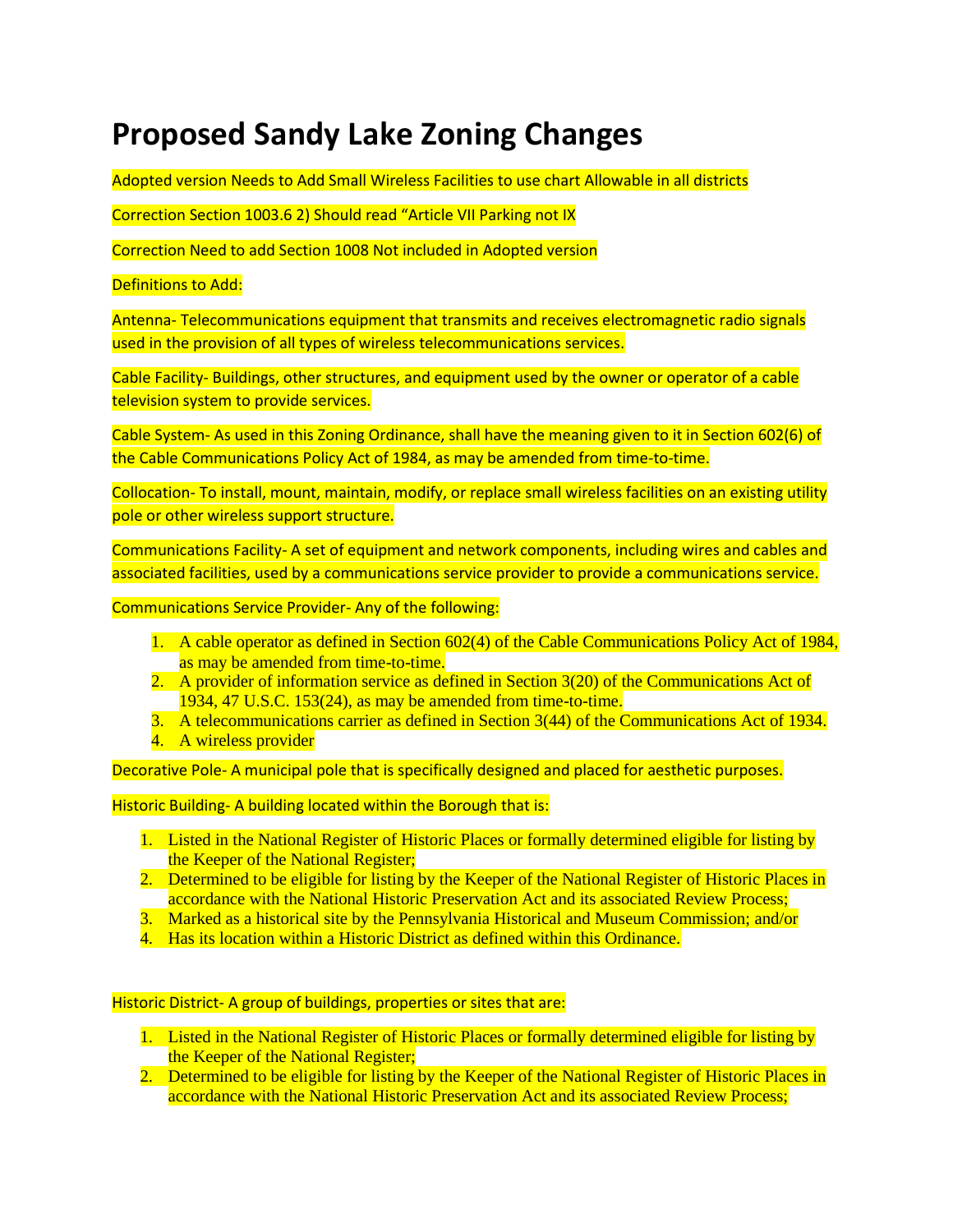- 3. Marked as historical sites by the Pennsylvania Historical and Museum Commission; and/or
- 4. Have been designated as such by PL. 282, No. 167, as amended

Modify- The improvement, upgrade, or replacement of a small wireless facility or an existing utility pole that does not substantially change the physical dimension of the small wireless facility or utility pole.

Municipal Pole- A utility pole, owned, managed, or operated by or on behalf of the Borough.

Right-of-Way- The area on, below, or above a public roadway, highway, street, sidewalk, alley, utility easement, or similar property. The term does not include a Federal interstate highway.

Small Wireless Facility- The equipment and network components, including antennas, transmitters, and receiver, used by a wireless provider that meets the following qualifications:

- 1. Each antenna associated with the deployment is no more than three (3) cubic feet in volume.
- 2. The volume of all other equipment associated with the wireless facility, whether ground-mounted or pole-mounted, is cumulatively no more than twenty-eight (28) cubic feet.
- 3. Any equipment used solely for the concealment of the small wireless facility shall not be included in the calculation of equipment volume under this paragraph.

Underground District- A group of properties within the Borough wherein the Borough requires that all cable facilities and utility facilities, with the exception of municipal poles and attachments, are placed underground.

Utility Pole- A pole or similar structure that is or may be used, in whole or in part, by or for telecommunications service, electric, distribution, lighting, traffic control, signage or a similar function or for collocation. The term includes the vertical support structure for traffic lights but does not include wireless support structures or horizontal structures to which signal lights or other traffic control devices are attached.

### Wireless Provider:

- 1. A person authorized by the Pennsylvania Public Utility Commission to provide telecommunications services in the Commonwealth of Pennsylvania that builds or installs wireless communication transmission equipment, wireless facilities, or wireless support structures.
- 2. A person who provides wireless services.

## SECTION 1008- SMALL WIRELESS FACILITIES –

- a. The installation of small wireless facilities shall be a permitted used in all Zoning Districts of the Borough.
- b. The Borough shall permit wireless providers, with the permission of the owners of the structure and subsequent to the issuance of a proper Zoning Permit, to:
	- 1) Collocate small wireless facilities within its right-of-way.
	- 2) Replace an existing utility pole to install small wireless facilities within its right-ofway.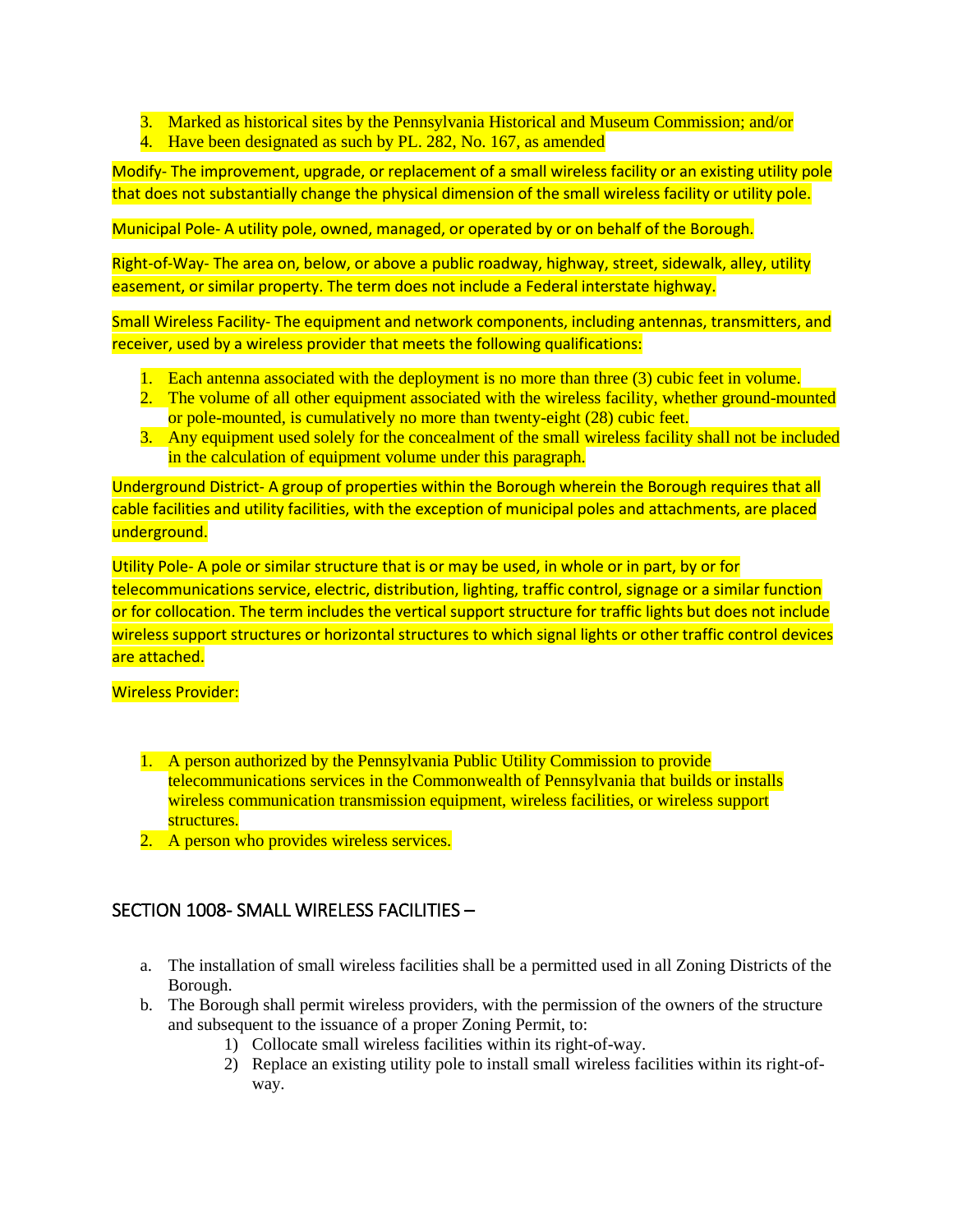- 3) Install a new utility pole with attached small wireless facilities within its right-ofway.
- c. A wireless provider who wishes to install a small wireless facility shall apply to the Borough's Zoning Officer for a Zoning Permit. The Borough will develop and distribute a Small Wireless Facility Application for Zoning Permits. General permit applications shall not be permitted for small wireless facilities installation.
- d. Zoning Permits shall not be required for the following actions:
	- 1) Routine repair or maintenance work on existing small wireless facilities.
	- 2) The replacement of existing small wireless facilities with substantially similar or smaller small wireless facilities.
	- 3) The installation of micro-wireless facilities that are placed on cables between existing utility poles.
- e. The Borough Council shall establish a Zoning Permit Application fee by duly-adopted Resolution of the Borough Council.
- f. The Borough is obligated to inform a small wireless facilities applicant if their Zoning Permit Application is incomplete within ten (10) days of receipt of a Zoning Permit Application. The notice must specifically identify the missing information provided on the initial Zoning Permit Application. In the event that the applicant corrects the errors in the Zoning Permit Application, the time period for rendering a decision on the Zoning Permit Application will reset.
- g. An applicant seeking to collocate multiple small wireless facilities within the Borough may be permitted to file a consolidated Zoning Permit Application for collocation of multiple small wireless facilities in accordance with the following:
	- 1) The consolidated Zoning Permit Application shall not exceed twenty (20) small wireless facilities.
	- 2) The denial of one or more small wireless facilities in a consolidated Zoning Permit Application shall not delay processing of any other small wireless facilities in the same consolidated Zoning Permit Application.
	- 3) A single applicant may not submit more than one (1) consolidated or twenty (20) individual Zoning Permit Applications within a thirty (30) day period.
- h. The Borough shall make a decision on the Small Wireless Facility Zoning Permit Application within:
	- 1) Sixty (60) days for an application to collocate a small wireless facility on an existing utility pole.
	- 2) Ninety (90) days for an application to replace a utility pole or install a new utility pole for small wireless facilities installation.
	- 3) In the event that the Borough receives more than one (1) consolidated Zoning Permit Application or more than twenty (20) individual Zoning Permit Applications for small wireless facilities within a single forty-five (45) day period, the time periods above shall be extended to seventy-five (75) days and one hundred and five (105) days.
- i. The Borough shall be permitted to deny a Zoning Permit Application or a consolidated Zoning Permit Application for small wireless facilities only if any of the following shall apply:
	- 1) The small wireless facility materially interferes with the safe operation of traffic control equipment, sight lines, or clear zones for transportation or pedestrians, fails to comply with the Americans with Disabilities Act of 1990, as amended, or fails to comply with similar federal or Pennsylvania standards regarding pedestrian access or movement.
	- 2) The small wireless facility fails to comply with applicable codes.
	- 3) The small wireless facility fails to comply with the requirements under this Zoning Ordinance and/or the Small Wireless Facilities Deployment Act, as amended.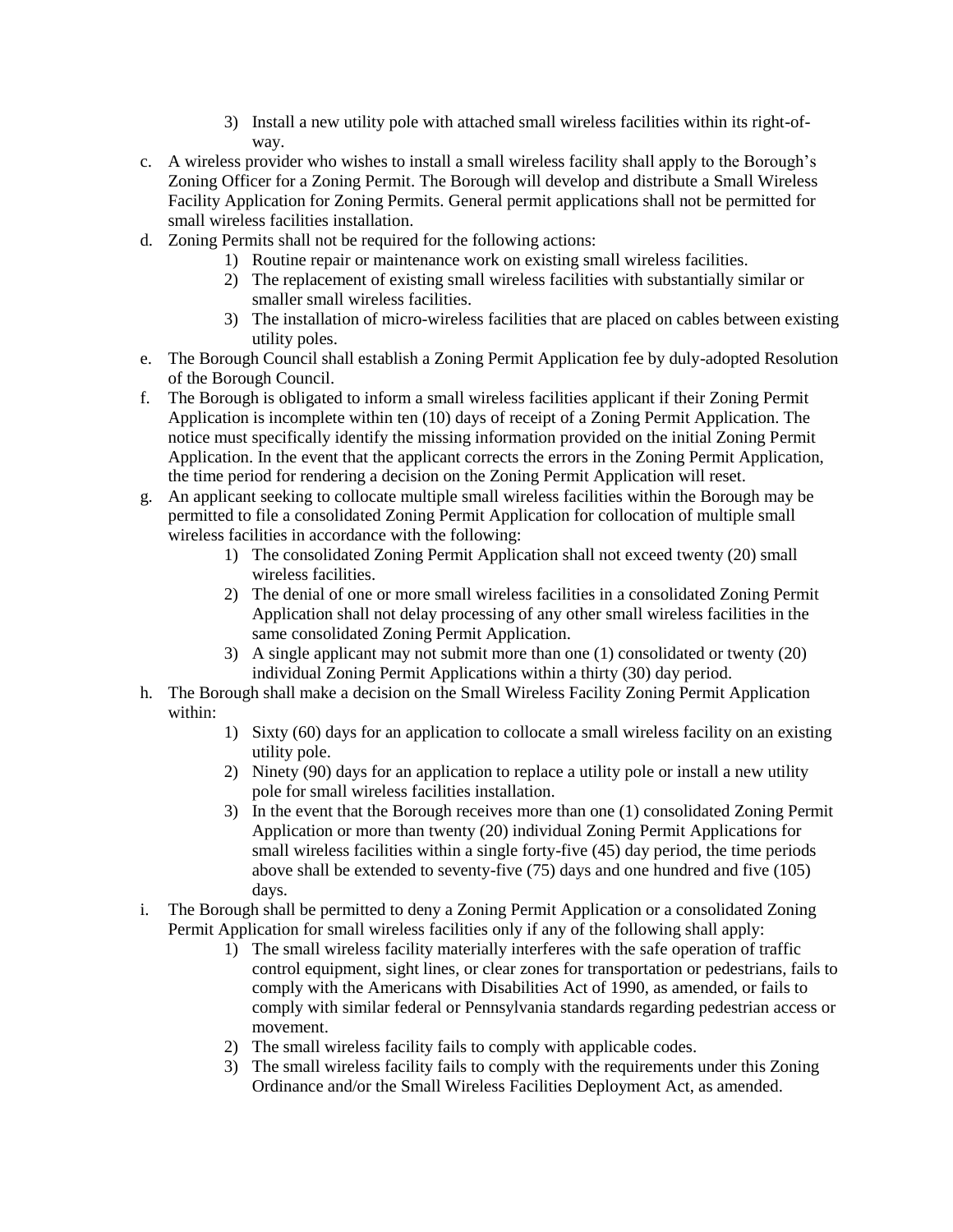- 4) The applicant fails to submit a report by a qualified engineering expert which shows that the small wireless facility will comply with applicable FCC regulations.
- j. In the event that the Borough denies a Small Wireless Facility Zoning Permit Application, the Borough must provide the applicant a notice of denial, including the basis for the denials, within five (5) days of the decision.
- k. In the event that the Borough denies a Zoning Permit Application, the applicant may attempt to cure the deficiency and re-submit the Zoning Permit Application within thirty (30) days of the date of denial. Upon receiving the re-submitted application, the Borough shall be given thirty (30) additional days to either accept the re-submitted Zoning Permit Application or deny the same.
- l. Zoning Permits for the installation of small wireless facilities shall be valid for a one (1) year period subject to extension or renewal at the Borough's sole discretion.
- m. All small wireless facilities will be installed so as not to hinder travel, hinder public safety, or obstruct the legal use of the right-of-way by the Borough and/or authorized users.
- n. Each new small wireless facility in the Borough's right-of-way shall be subject to the following:
	- 1) The installation of a small wireless facility on an existing utility pole shall not extend more than five (5) feet above the existing utility pole.
	- 2) If collocation on an existing utility pole cannot be achieved, a small wireless facility may be installed on a new or replacement utility pole. The maximum permitted height of the utility pole and installed small wireless facility shall not be taller than Fifty Feet (50ft) above ground level.
	- 3) A wireless provider may request a height limit waiver or variance in its permit application, with said request requiring the approval of the Zoning Hearing Board.
- o. As a condition of permitting an applicant to locate a small wireless facility in a Historic District and/or on a Historic Building, the Borough may require reasonable, technically feasible, nondiscriminatory and technologically neutral design or concealment measures. These measures shall not have the effect of prohibiting the applicant's technology or be considered a part of the small wireless facility for purposes of size restrictions of small wireless facilities.
- p. Wireless providers shall comply with reasonable and nondiscriminatory requirements that prohibit communications service providers from placing or installing structures in the right-ofway in an Underground District if the Borough:
	- 1) Requires all cable facilities and utility facilities, other than municipal poles and attachments, to be placed underground by a date certain that is three months prior to the submission of the Zoning Permit Application;
	- 2) Does not prohibit the replacement of municipal poles in the Underground District; and
	- 3) Permits wireless providers to seek a waiver of the underground requirements for the installation of a new utility pole to support small wireless facilities. Upon the submission of a request for a waiver of the Zoning Ordinance requirements for an Underground District, the Zoning Hearing Board will hold a public hearing and make a determination on said request.
- q. The Borough shall establish fees, by Resolution of the Borough Council, for the use of its rightsof-way for the installation of small wireless facilities. Said fee shall not exceed Two Hundred and Seventy Dollars (\$270) unless the Borough establishes the following:
	- 1) The Borough's fee is a reasonable approximation of the costs to manage the right-ofway.
	- 2) The Borough's fee set by Resolution is reasonable.
	- 3) The Borough's fee is not discriminatory.
- r. A wireless provider shall repair any and all damage to the right-of-way or any other land that is disturbed or damaged directly by the activities of the wireless provider and/or their contractors during the installation of small wireless facilities.